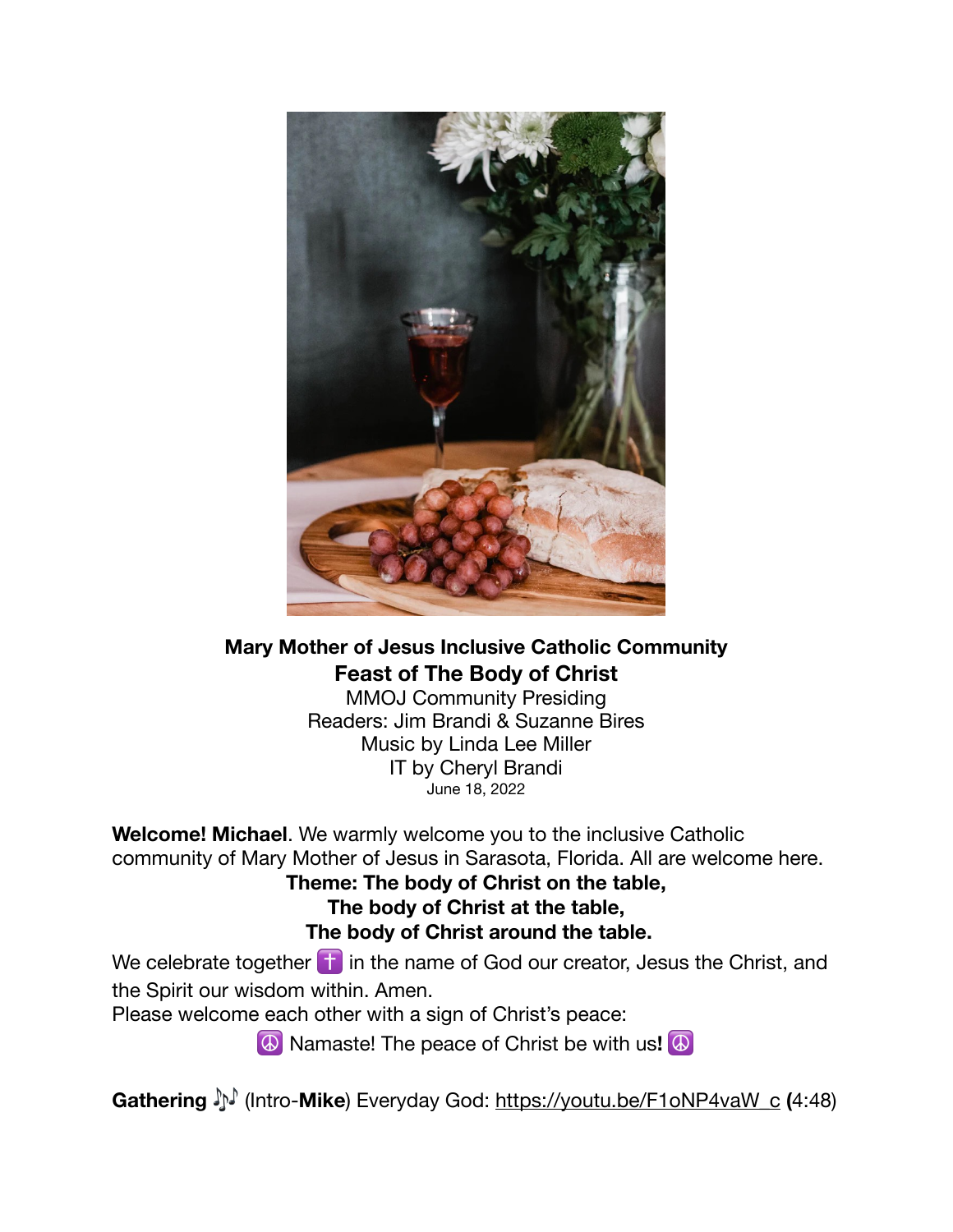**Reconciliation Rite**. **Voice1 & All:** We pause now to remember times when messages of our unworthiness have clouded our vision of the infinite love within us. Let us imagine our imperfections, the chaos and messes of our lives, all brightly lit by a love that heals and transforms us as we evolve and grow in awareness of our divinity and our humanity. (*Pause for several moments. Then extend arm over your heart.)* All: I'm sorry. I forgive you. Thank you. I love you.

**Opening Prayer**. **Voice2 & All:** Spirit of the Holy One, we gratefully acknowledge your presence among us and within us. You have transformed us into the one Body of Christ, making us the face of Christ's love in the world. Guide us to be present to those who continue to suffer from the three pandemics afflicting our country—covid, racism, and gun violence. We pray this in Christ's name. Amen

**Voice3 & All:** Glory to the Spirit of Life, to the Holy One who surrounds us, who lives within us, whose Sacred Word is shared by us in our world.

Glory to the Spirit of Life, who offers us peace; peace in our hearts, peace in our thoughts, peace with one another as we reach out to one another and ask for blessing.

Glory to the Spirit of Life, who cares for the health workers, postal workers, store clerks, garbage collectors and all those who those who serve our special needs in numerous ways.

Glory to the Spirit of Life, who sent Jesus who teaches us how to live the Gospel, who brings hope and healing to all those in need.

O Holy One, you are one with us. We are strong in our faith and will live life in hope and faithfulness to you, to be Church committed to the message of the Gospels.

We depend upon the ever-present Spirit to walk with us as we journey in the present and rejoice in the life before us. Amen

## **Liturgy of the Word** (*Please pause in a moment of silence*)

**1st Reading Jim B**. A reading from Bridget Mary's Blog.

During this time of pandemic, women priests and inclusive Catholic communities are walking toward the future as we celebrate Eucharistic liturgies on Zoom. Our ordained presiders at Mary Mother of Jesus Inclusive Catholic Community, my faith community, invite those who gather each week with us on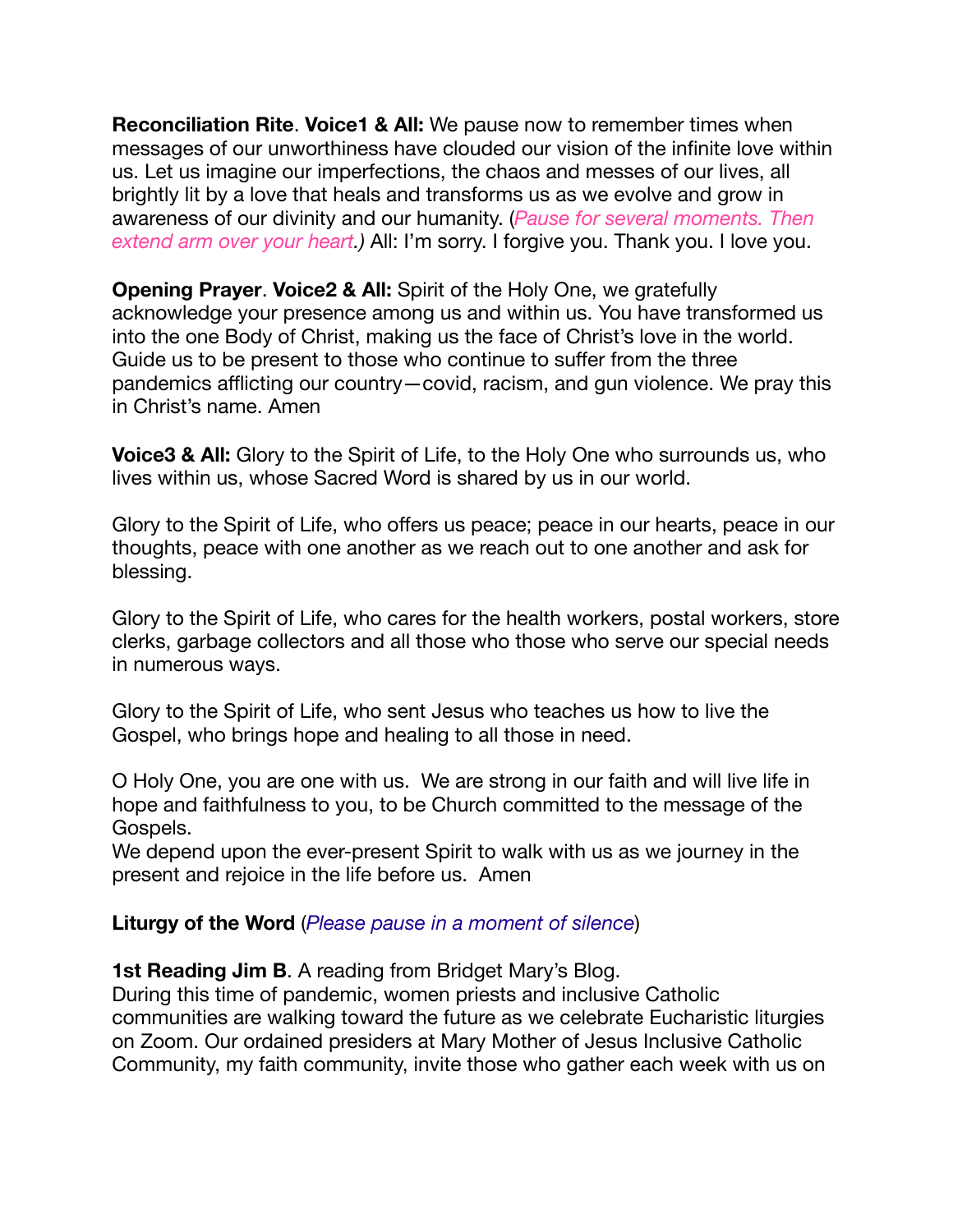Zoom to have bread and wine/juice in front of them. We invite everyone to pray the words of consecration and to receive Communion.

After participants have received Communion at their own tables, they share their experiences of thanksgiving. I often hear the Christ Presence speaking through them, offering words of comfort, strength and blessing.

In his book *The Future Of Eucharist,* Bernard Cooke observes that a new understanding of the resurrection in the Vatican II church has broadened the church's understanding of "real presence" and helped people to appreciate Christ's loving presence in the believing community. According to Cooke, while individuals may have specific functions within the gathered assembly, the entire community performs the eucharistic action (p. 32).

If this is so, then the gathered assembly *is* the celebrant of Eucharist. It is the community that "**does**" the Eucharist, not the presider alone. A community encamps, wherever it happens to rest for this moment in time, around the Christ Presence that infuses our communion, vivifying our One Body. **Some apply a "both/and" theology and say that the Body of Christ is on the table, at the table and around the table.**

Historical scholarship supports this conclusion and goes even farther. Gary Macy, chairperson of the Theology and Religious Studies Department at the University of San Diego, concludes from his research in Middle Ages manuscripts that, in the understanding of the medieval mind, **regardless of who spoke the words of consecration—man or woman, ordained or community —the Christ Presence became reality in the midst of the assembly**.

(Adapted from *Walking the Prophetic Journey, Introduction*, by Bridget Mary Meehan & Mary Beben.)

These are the Spirit's words to us through Bridget Mary, and we all respond: **Thanks be to God!** 

# (*Please pause for a moment*) Alleluia:<https://youtu.be/gIHnZn3JjcM>

**2nd Reading Suzanne B** Continuation of a reading from Bridget Mary's Blog. As groups like women priests' inclusive communities gather during this time of pandemic for the sacred meal, they celebrate a vision of faith, share joys and tears, acknowledge a cosmic citizenship as people of God, and model the equal ministry of women and men. They believe, as Paul did, that in the body of Christ there is no Jew, Greek, slave, citizen, male or female. (Gal.3:20). All are welcome at the eucharistic celebrations, not only families, but single parents and children, the divorced and remarried, gays, lesbians, bisexuals, transgendered people. Roman Catholic Women Priests and all those who find themselves on the fringes of the institutional church for whatever reason are walking toward a future of embracing the Christ Presence everywhere in all people, beyond all limitations and imagination.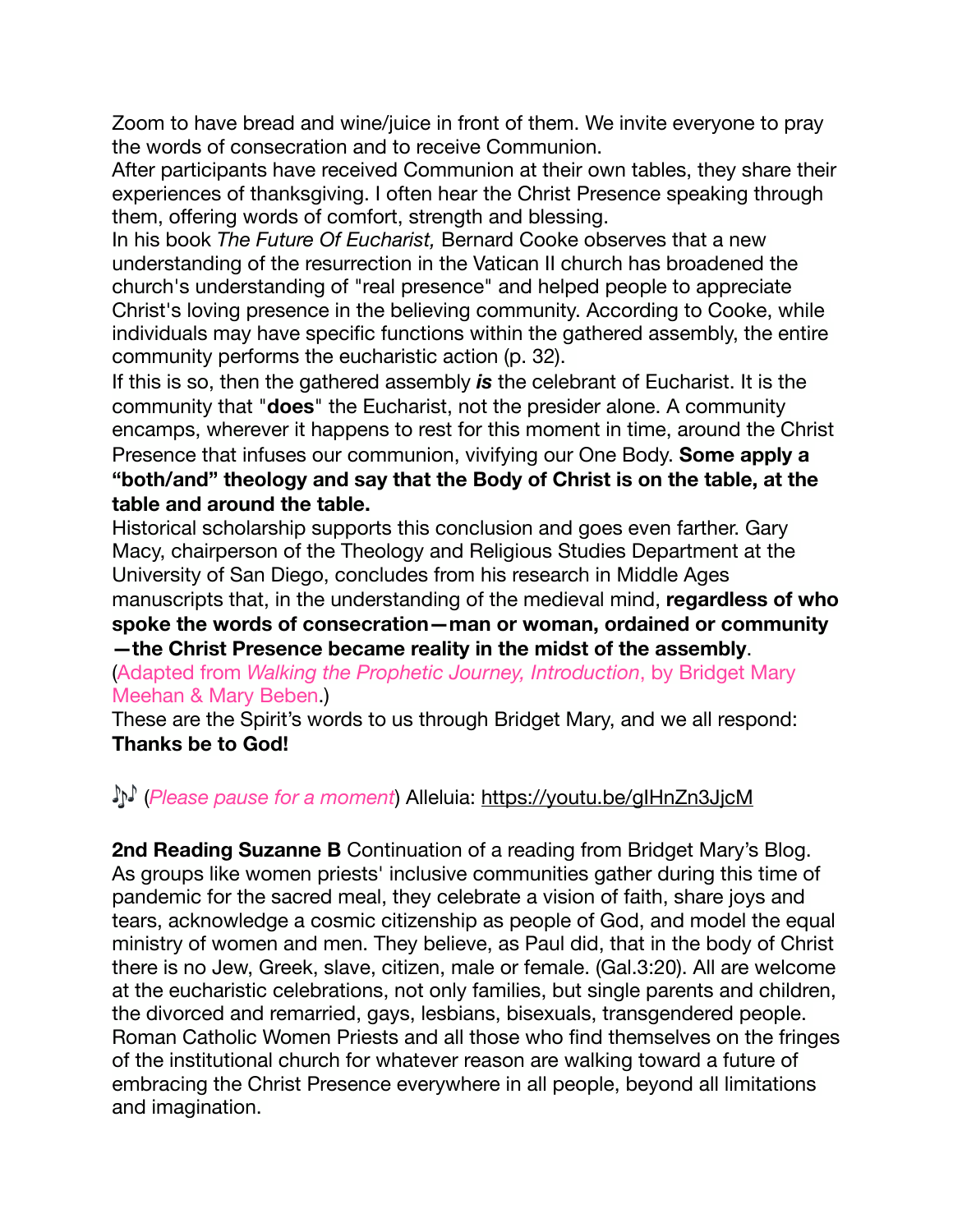We are, like a pillar of fire guiding the people of the covenant, the Way of love and justice, and we know that our lives are holy; our lives are blessed and broken in the mystery of God's transforming love in service of others, especially to the poor and marginalized and to all those in need. As a community of believers embraced in love and filled with love, we are walking toward the future that brings us across thousands of miles into one community in a digital age. (*Adapted from Walking the Prophetic Journey, Introduction, Bridget Mary Meehan and Mary Beben*)

These are the Spirit's words to us through Bridget Mary, and we all respond: **Thanks be to God!** 

(*Please pause for a moment*) Alleluia: <https://youtu.be/gIHnZn3JjcM>

**Shared homily. Michael** As the Spirit moves you, now is your opportunity to share your thoughts about the readings, the liturgy, or something else. Please turn your microphone on to share, then off when you're finished.

# **Profession of Faith**. **Voice4 & All:**

We believe in the creator of all whose divinity infuses life with the sacred. We believe in Jesus the Christ who leads us to the fullness of humanity. We believe in the Spirit of wisdom, the divine breath in the cosmos, who enlightens those living in darkness. Amen to courage, to hope, to the spirit of truth, to wholeness, to the partnership of all women and men in the divine plan. We believe in justice and peace for all. We surely believe in all this!

**Prayers of the Community Voice5 & All:** We bring to the table prayers for our community and the world.

We bring to the table the more than one million Americans who have died from covid, as well as their family and friends who bear an enormous burden of grief.

We bring to the table those who continue to suffer from "long covid" with a variety of symptoms that disrupt their lives.

We bring to the table our Congress and our Local Leaders. May they do the will of the people and pass gun laws that will save lives.

We bring to the table the people of Ukraine that they will have their country returned to them and we pray for strength as they struggle for their survival.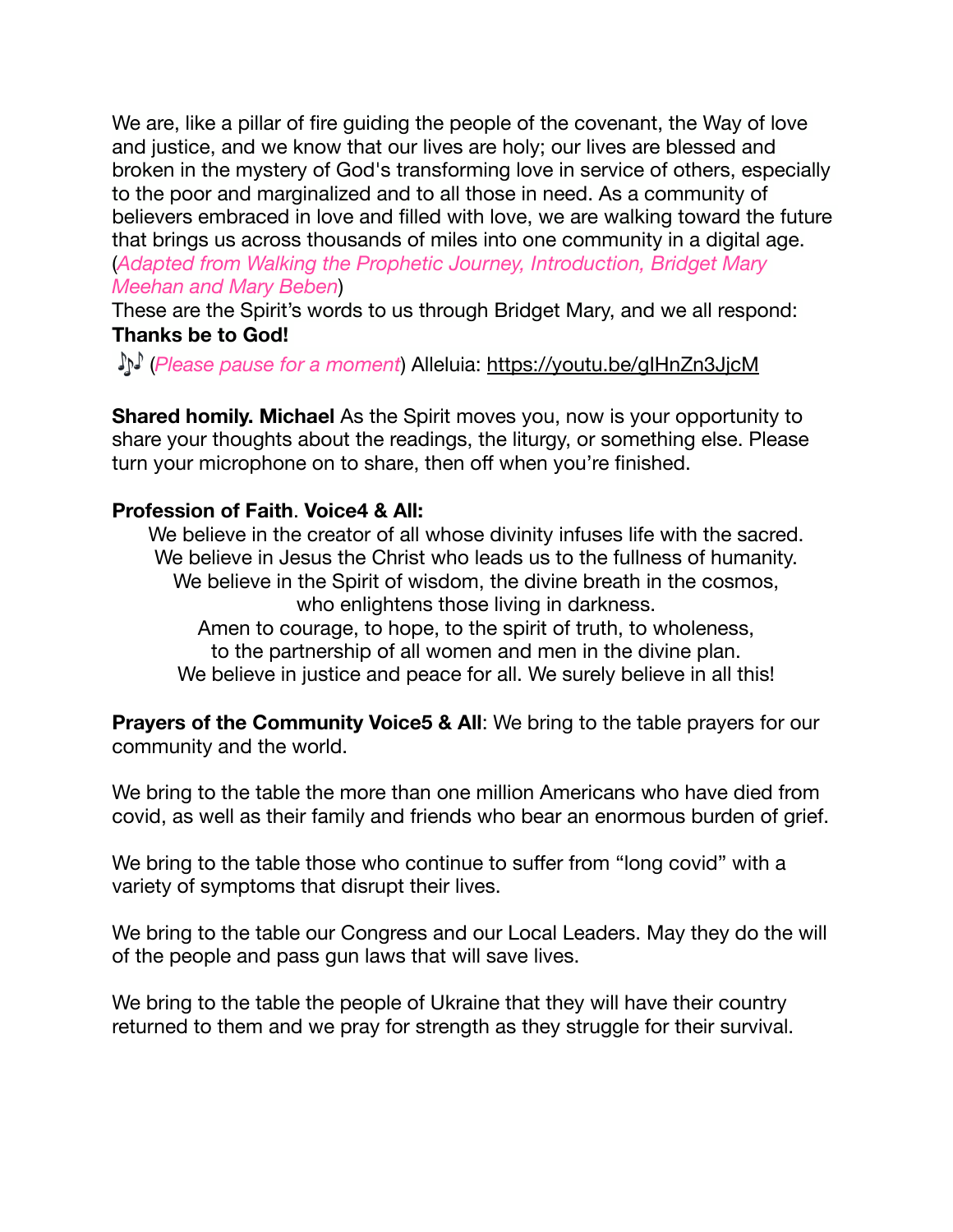We bring to the table Mary Kay, Diane Burroughs, and all of our community members, family members and friends who need healing, comfort, and strength in their illness.

We bring to the table the intercessions in our Community Prayer Book, as presented by Joan Meehan.

What else shall we bring to the table today? (*Please turn your microphone on to offer a prayer, then mic off.)* O Christ, we will be your love in the world today and every day. Amen

**We offer our gifts. Voice6 & All:** We invite everyone to place their plate of bread and cup of wine on their table of plenty. (*Pause*) Ever present Sacred Spirit, you who hold us in your loving hands, we offer these gifts of bread and wine as we celebrate your life with us. These gifts are made sacred through our faith. We ask this in the name of Jesus our brother. Amen

**Eucharistic Prayer**. (P*ause for a moment of silence before we begin)* 

We are Holy, **<https://youtu.be/orKBBIj5LZA>(1:32)** 

**Voice7 & All:** Jesus was always the guest. In the homes of Peter and Jairus, Martha and Mary, Joanna and Susanna, he was always the guest. At the meal tables of the wealthy where he pled the case of the poor, he was always the guest. Upsetting polite company, Befriending isolated people, welcoming the stranger, he was always the guest.

**Voice8 & All:** But here at this table, Jesus is the host. Those who wish to serve him must first be served by him, Those who want to follow him must first be fed by him, Those who would wash his feet must first let him make them clean.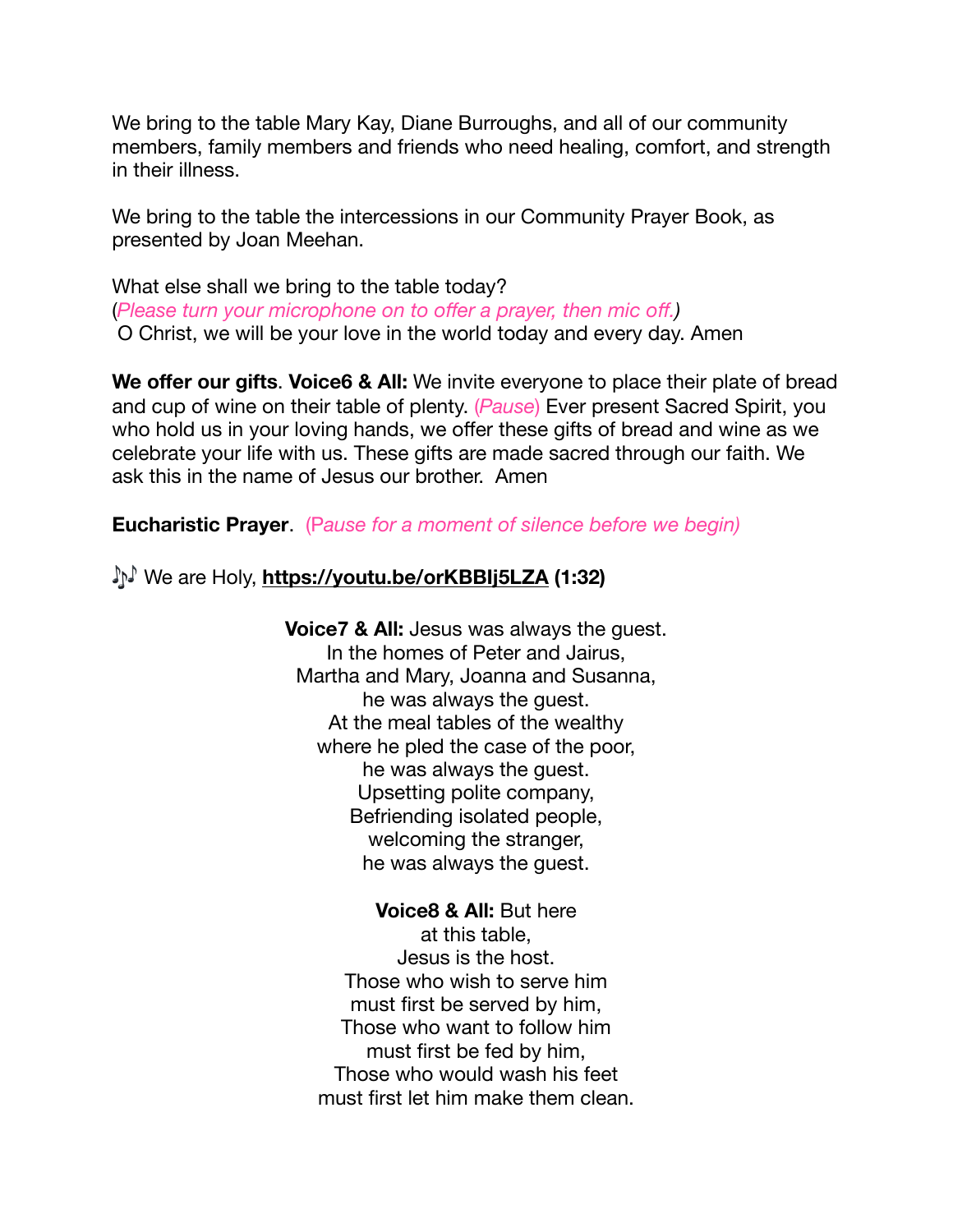**Voice9 & All:** For this is the table where God intends to nourish us; this is the time when Christ can make us new. So come, you who hunger and thirst for a deeper faith, for a better life, for a fairer world. Jesus Christ, who has sat at our table, now invites us to be guests at his.

**Voice10 & All:** For us you were born, for us you healed, preached, taught and showed your way. You died and rose to show us the path of transformation. Jesus Christ, present with us now, for all that you have done and all that you have promised,

what have we to offer?

**Voice11 & All:** Our hands are empty, our hearts are sometimes full of doubt and fear. But with you is mercy and the power to change.

**Voice12 & All:** So as we do in this place what you did in an upstairs room, send down your Spirit on us and on these gifts of bread and wine that they may become for us your body, healing, forgiving and making us whole; and that we may become, for you, your body, loving and caring in the world until your kindom comes. Amen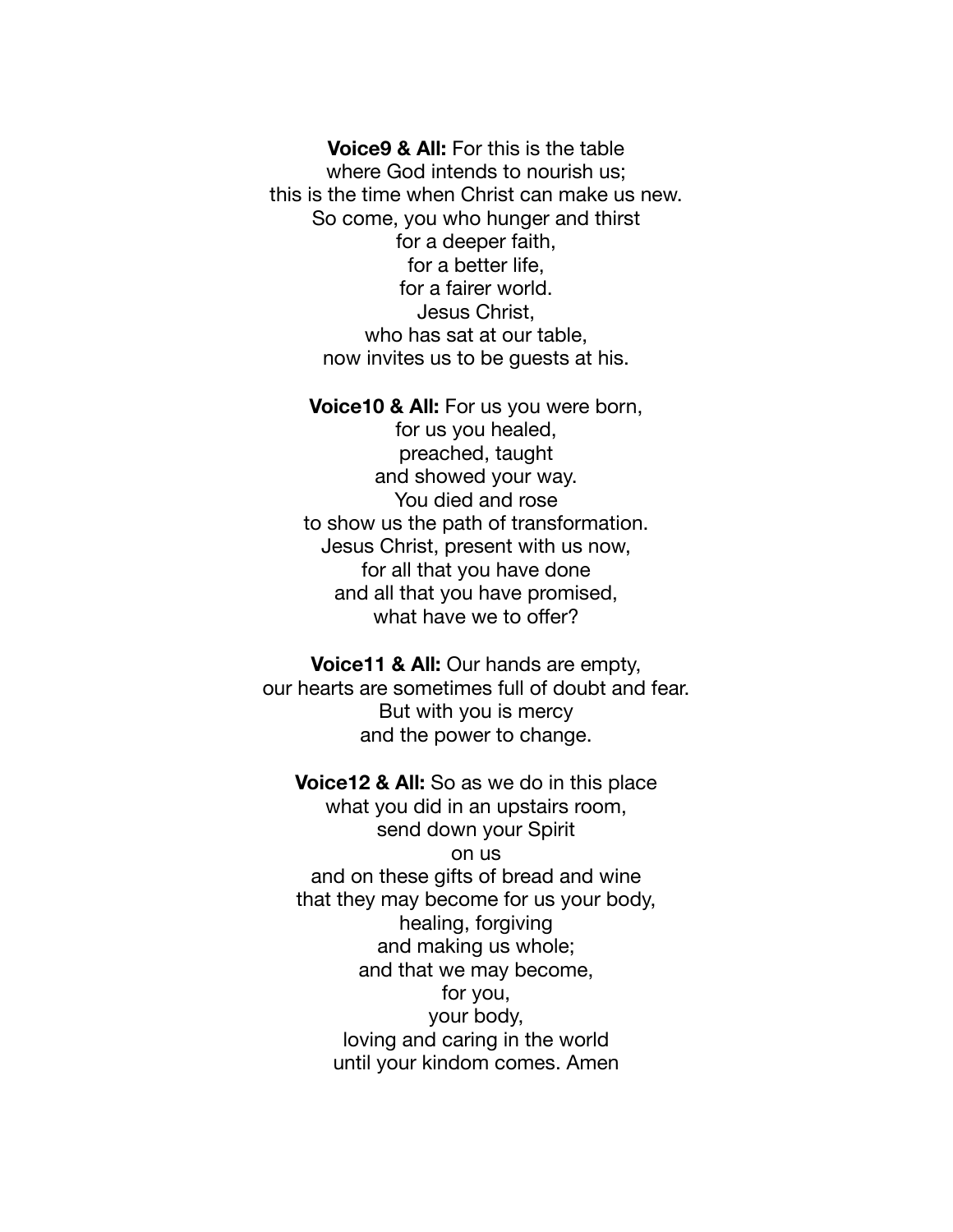### (*Taking and breaking the bread)*

**Voice13 & All:** Among friends, gathered around the table, Jesus took bread, broke it and said, 'This is my body, It is broken for you.'

#### (*Taking the cup of wine)*

**Voice14 & All:** Later, after they had eaten, Jesus took a cup of wine and said, 'This is the new relationship with God, made possible because of my life and death. Drink this, all of you, to remember me.'

#### **Prayer of Jesus**

**Voice15 & All:** Let us pray as Jesus taught his companions to pray: O Holy One, you are within, around, and among us. We celebrate your many names. Your wisdom come, your will be done, unfolding from the depths within us. Each day you give us all we need. You remind us of our limits, and we let go. You support us in your power, and we act with courage. For you are the dwelling place within us, the empowerment around us, And the celebration among us, now and forever. Amen (Adapted from Miriam Therese Winter, MMS)

## **Communion. Voice16 & All:**

Look: here is Christ coming to us in bread and wine. These are the gifts of God for the people of God. We are the Body of Christ.

# (*All receive Communion)*

We Are Called: **<https://youtu.be/DpNnzc18eFQ>** (2:08, *Please sing along!)*

V1. Come! Live in the light! Shine your joy and the love of our God We are called to be light for the kindom, To live in the freedom of the city of God!

Refrain. We are called to act with justice, We are called to love tenderly. We are called to serve one another; To walk humbly with God.